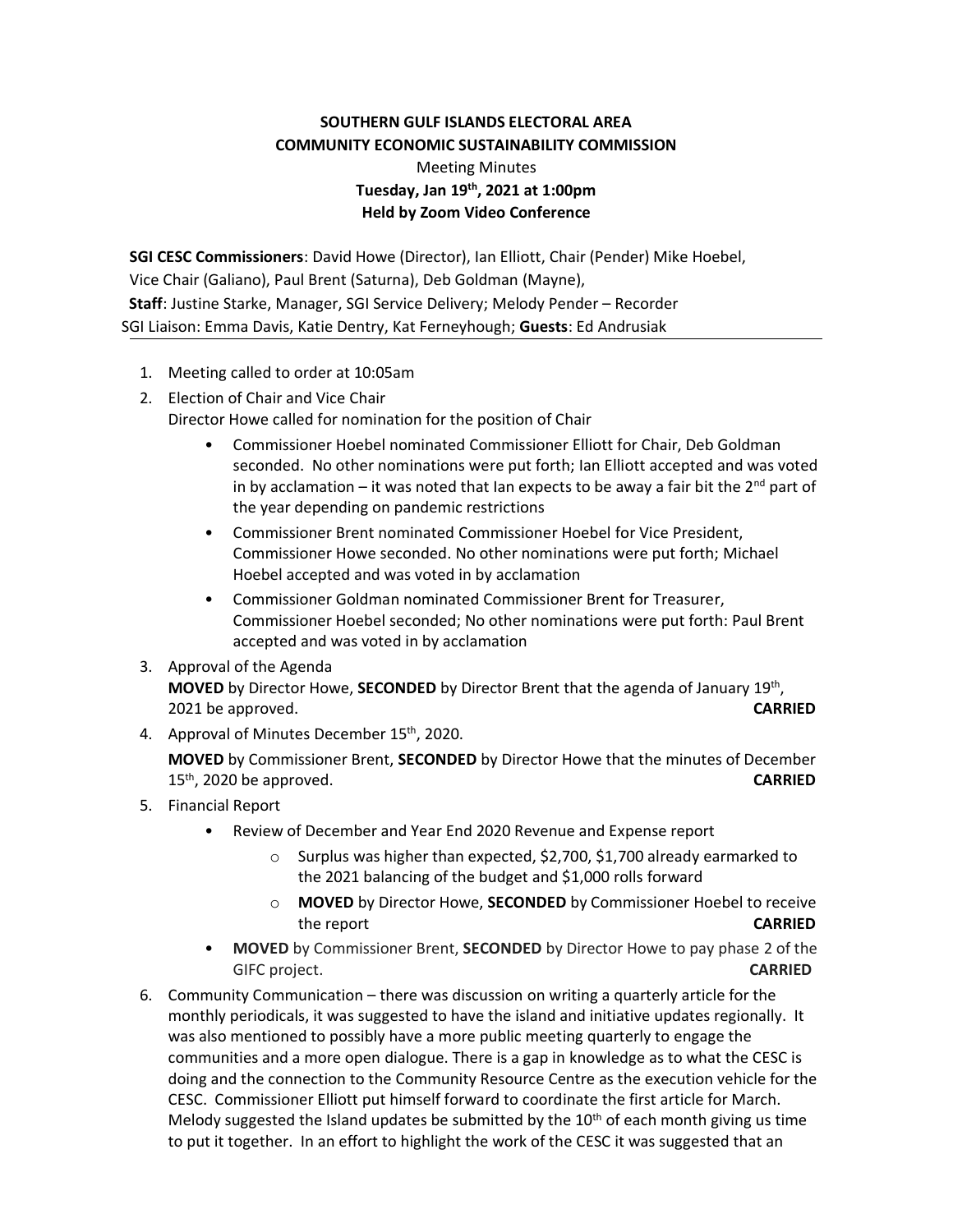initiative be detailed in the article. It was recommended that a first public meeting be held in April and facilitated by Commissioner Brent on a zoom platform until in person meetings are once again allowed.

7. Food and Agriculture update - Ed Andrusiak gave a progress report. He has held discussions regarding Community Work Funds pre-screen and the best approach for moving forward on the \$30,000 Community Work Funds (CWF) and other possible funding opportunities. An invitation went out to various food and agriculture groups for proposals that may fit within the CWF to be received by January  $22^{nd}$ . Ed held discussions with Galiano Food Program regarding a proposal on documented learning and priority issues gleaned from engagement processes on Galiano that may be shared on other islands. He has reconnected with Derek Masselink, author of the Food and Ag Strategy report, who reiterated the need for public engagement and to find champions for advancing the agriculture strategy. He also met with Roz from Gulf Islands Food Coop about her preliminary list of projects being worked on with Kwantlen Ag program to possibly bring a demonstration farm and healthy soil initiatives on the Southern Gulf Islands.

**MOVED** by Commissioner Brent, **SECONDED** by Commissioner Goldman that the SGI CESC allocate \$2,000 from program development for furthering the agricultural initiative.

## 8. Old Business

• COVID restart strategy – last meeting it was discussed the CESC would like to identify businesses who are still hurting and offer one on one help by directing to the right resources. The CRC proposal would be to have discussion groups and possibly a survey to identify the current challenges. Who has used the support, which ones, who hasn't and what were their challenges, how can we help. What are the businesses really needing? It may just be as simple as reminding them what is available and pointing them in the right direction for example the small businesses grant – we need to make them aware of the opportunities. More community awareness. Rural Island info hub is a great resource for funding. **MOVED** by Commissioner Brent, **SECONDED** by Commissioner Hoebel that the CESC earmark \$1,000 for the CRC to support additional COVID restart support for our communities. **CARRIED**

**CARRIED**

- Transportation update The RFP closes Feb  $8<sup>th</sup>$ . Justine and Emma are putting the final touches on the technical advisory committee then reach out to them and reconvene. A reminder of the Broadband 101 for Connectivity tomorrow, it will be recorded.
- Commissioner Goldman questioned why Mayne Island is not part of the Connected Coast project. Commissioner Hoebel was able to inform the group that he had some good news that he understood that they are looking to include Mayne and Galiano. More information can be found on the CRD website on the January 13<sup>th</sup> Electoral Areas Committee staff report and the City West proposal.
- Director Howe discussed the housing issues on the islands. It was confirmed that a housing strategy would be produced in 2021 and staff will follow up. Further housing discussion included more flexibility for smaller homes on properties and building incentives. The Commissioners need to start thinking what they would like to see in the housing strategy so they are prepared when CRD is ready to engage. Commission Elliott recommended a housing working group be formed to collect the supporting documentation to start a portfolio and demonstrate the need for housing on the islands.

**MOVED** by Commissioner Goldman and **SECONDED** by Commissioner Hoebel to